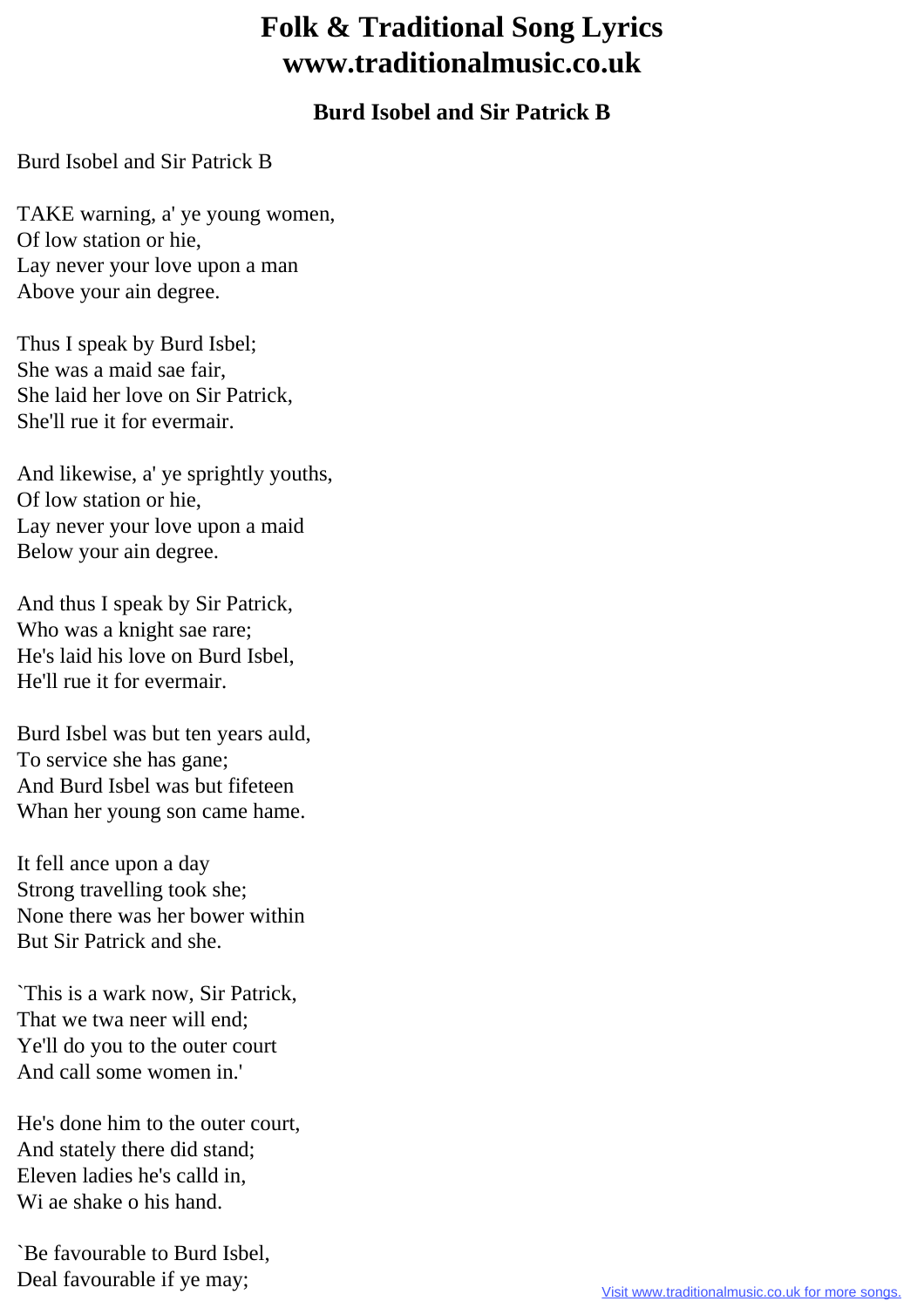Her kirking and her fair wedding Shall baith stand on ae day.

`Deal favourable to Burd Isbel, Whom I love as my life; Ere this day month be come and gane, She's be my wedded wife.'

Then he is on to his father, Fell low down on his knee; Says, Will I marry Burd Isbel? She's born a son to me.

`O marry, marry Burd Isbel, Or use her as you like; Ye'll gar her wear the silks sae red And sae may ye the white. O woud ye marry Burd Isbel, Make her your heart's delight?

`You want not lands nor rents, Patrick, You know your fortune's free; But ere you'd marry Burd Isbel I'd rather bury thee.

`Ye'll build a bower for Burd Isbel, And set it round wi sand; Make as much mirth in Isbel's bower As ony in a' the land.'

Then he is to his mother gane, Fell low down on his knee: `O shall I marry Burd Isbel? She's born a son to me.'

`O marry, marry Burd Isbel, Or use her as you like; Ye'll gar her wear the silks sae red, And sae may ye the white. O would ye marry Burd Isbel, Make her wi me alike?

`You want not lands nor rents, Patrick, You know your fortune's free; But ere you marry Burd Isbel I'd rather bury thee.

`Ye'll build a bower to Burd Isbel, And set it round wi glass;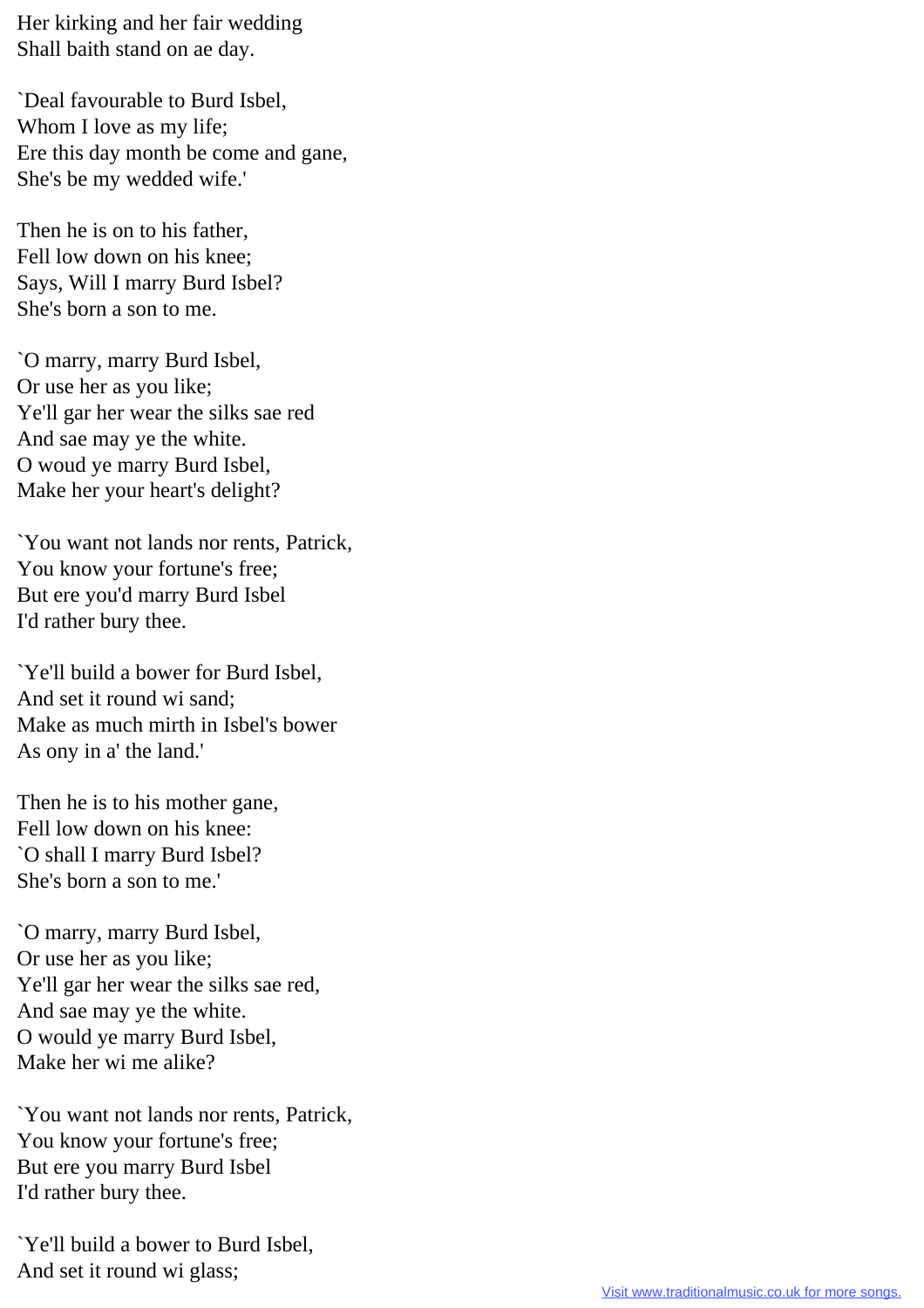Make as much mirth in Isbel's bower An ony in a' the place.'

He's done him down thro ha, thro ha, Sae has he in thro bower; The tears ran frae his twa grey eyes, And loot them fast down pour.

`My father and my mother baith To age are coming on; When they are dead and buried baith, Burd Isbel I'll bring home.'

The words that passd atween these twa Ought never to be spoken; The vows that passd atween these twa Ought never to be broken.

Says he, If I another court, Or wed another wife, May eleven devils me attend At the end-day o my life.

But his father he soon did die, His mother nae lang behind; Sir Patrick of Burd Isbel He now had little mind.

It fell ance upon a day, As she went out to walk, And there she saw him Sir Patrick, Going wi his hound and hawk.

`Stay stikl, stay still, now Sir Patrick, O stay a little wee, And think upon the fair promise Last year ye made to me.

`Now your father's dead, kind sir, And your mother the same; Yet nevertheless now, Sir Patrick, Ye're nae bringing me hame.'

`If the morn be a pleasant day, I mean to sail the sea, To spend my time in fair England, All for a month or three.'

He hadna been in fair England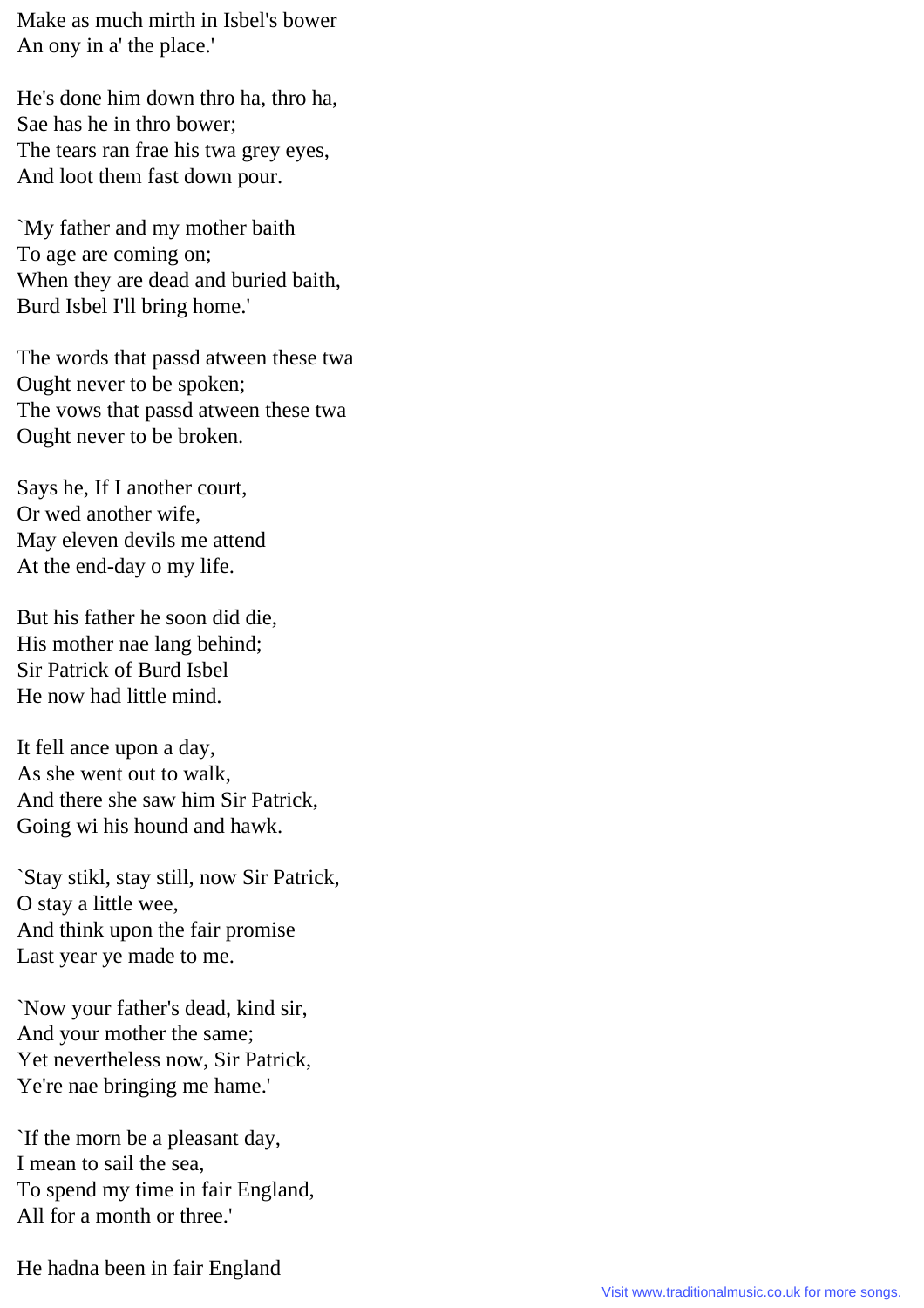A month but barely ane Till he forgot her Burd Isbel, The mother of his son.

Some time he spent in fair England, And when returnd again He laid his love on a duke's daughter, And he has brought her hame.

Now he's forgot his first true love He ance lovd ower them a'; But now the devil did begin To work between them twa.

When Sir Patrick he was wed, And all set down to dine, Upon his first love, Burd Isbel, A thought ran in his mind.

He calld upon his gude grand-aunt To come right speedilie; Says, Ye'll gae on to Burd Isbel, Bring my young son to me.

She's taen her mantle her about, Wi gowd gloves on her hand, And she is on to Burd Isbel, As fast as she coud gang.

She haild her high, she haild her low, With stile in great degree: `O busk, O busk your little young son, For he maun gang wi me.'

`I woud fain see the one,' she said, `O low station or hie, Woud take the bairn frae my foot, For him I bowed my knee.

`I woud fain see the one,' she said, `O low station or mean, Woud take the bairn frae my foot Whom I own to be mine.'

Then she has done her hame again, As fast as gang coud she; `Present,' said he, 'My little young son, For him I wish to see.'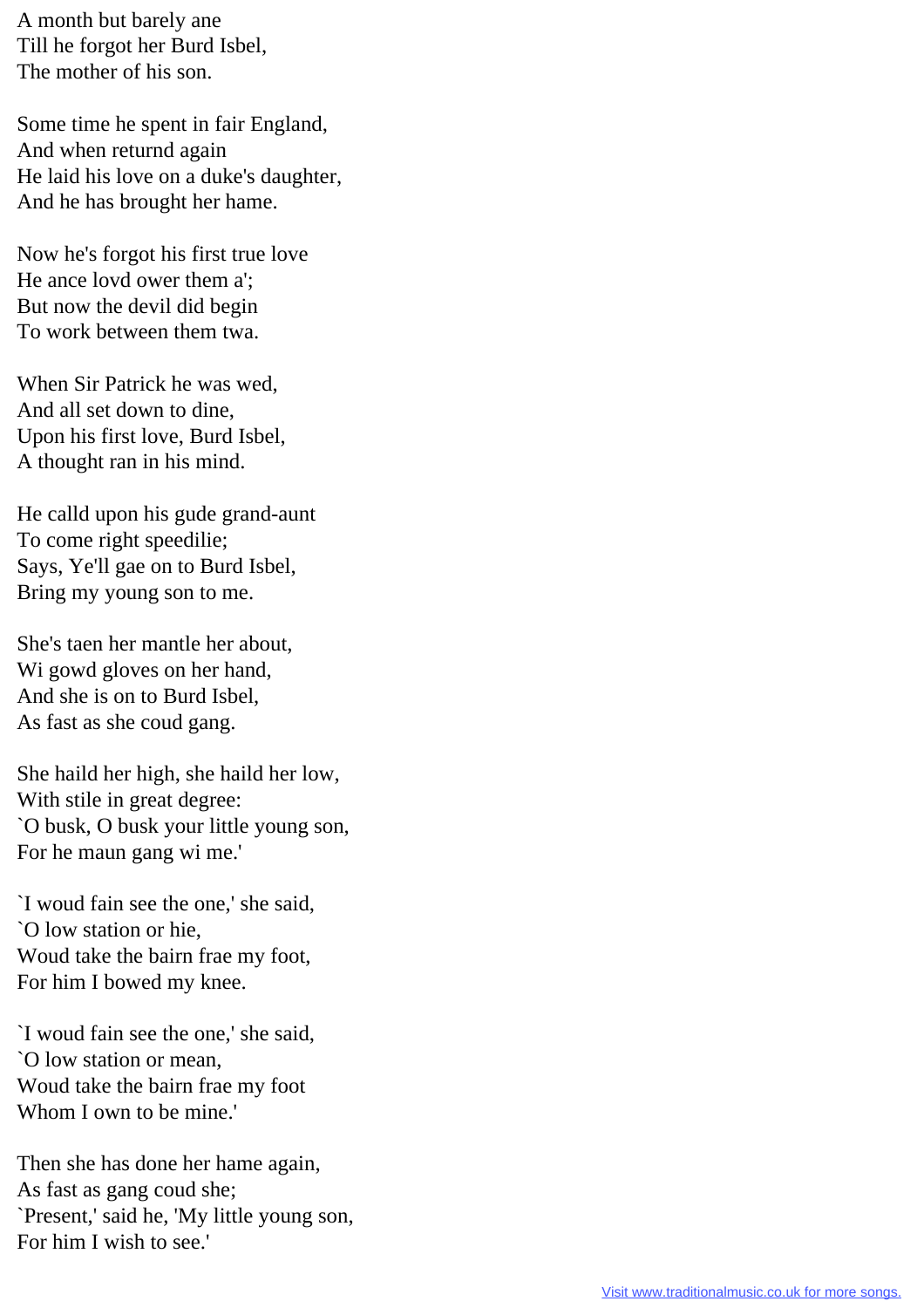`Burd Isbel's a bauld woman,' she said, `As eer I yet spake wi;' But sighing said him Sir Patrick, She ne'er was bauld to me.

But he's dressd in his best array, His gowd rod in his hand, And he is to Burd Isbel's bower, As fast as he coud gang.

`O how is this, Burd Isbel,' he said, `So ill ye've used me? What gart you anger my gude grand-aunt, That I did send to thee?'

`If I hae angerd your gude grand-aunt, O then sae lat it be; I said naething to your gude grand-aunt But what I'll say to thee.

`I woud fain see the one, I said, O low station or hie, Wha woud take this bairn frae my foot, For him I bowed the knee.

`I woud fain see the one, I said, O low station or mean, Woud take this bairn frae my foot Whom I own to be mine.'

`O if I had some counsellers here, And clerks to seal the band, I woud infeft your son this day In third part o my land.'

`I hae two couzins, Scottish clerks, Wi bills into their hand, An ye'll infeft my son this day In third part o your land.'

Then he calld in her Scottish clerks, Wi bills into their hand, And he's infeft his son that day The third part o his land.

To ane o these young clerks she spoke, Clerk John it was his name; Says, Of my son I gie you charge Till I return again.